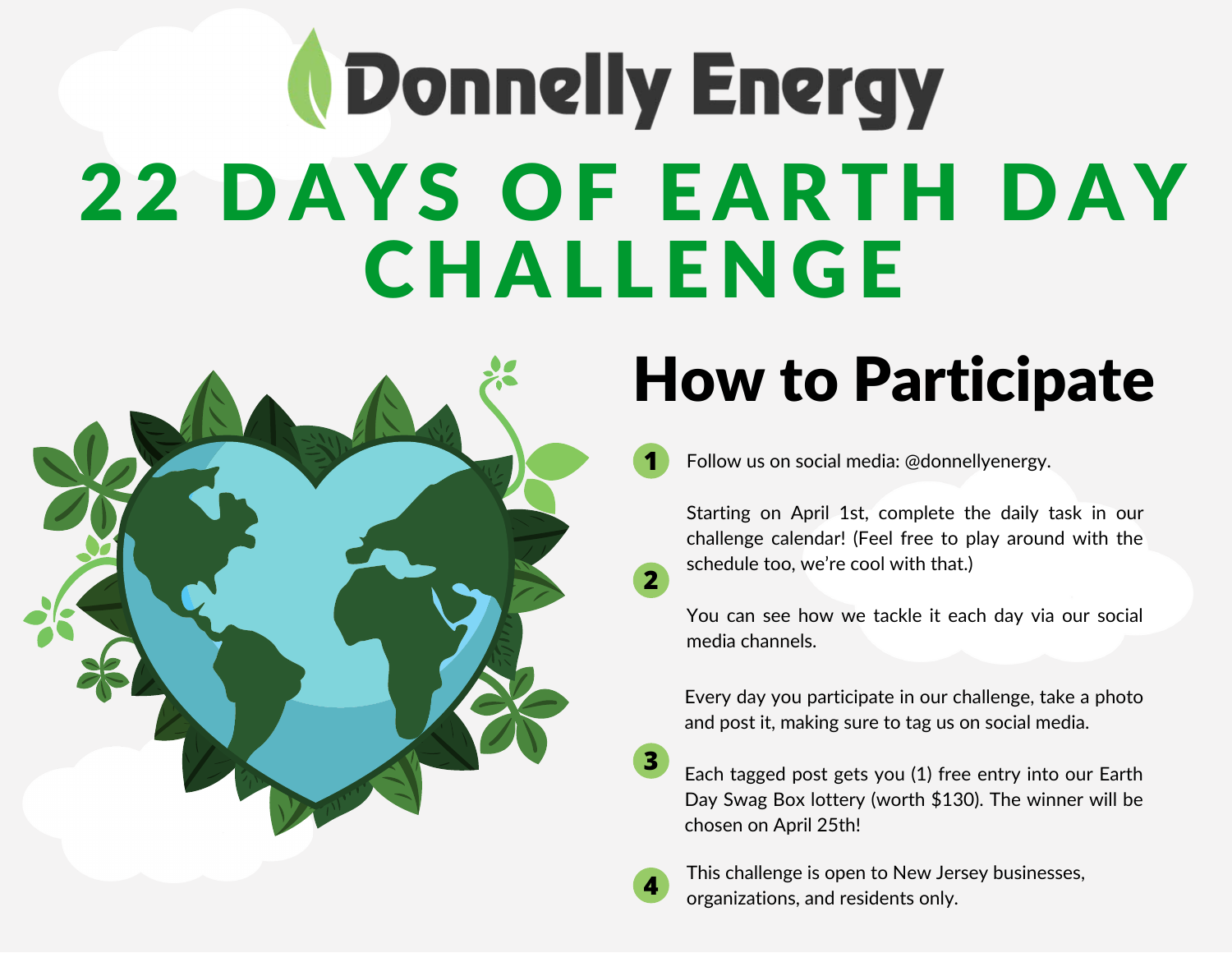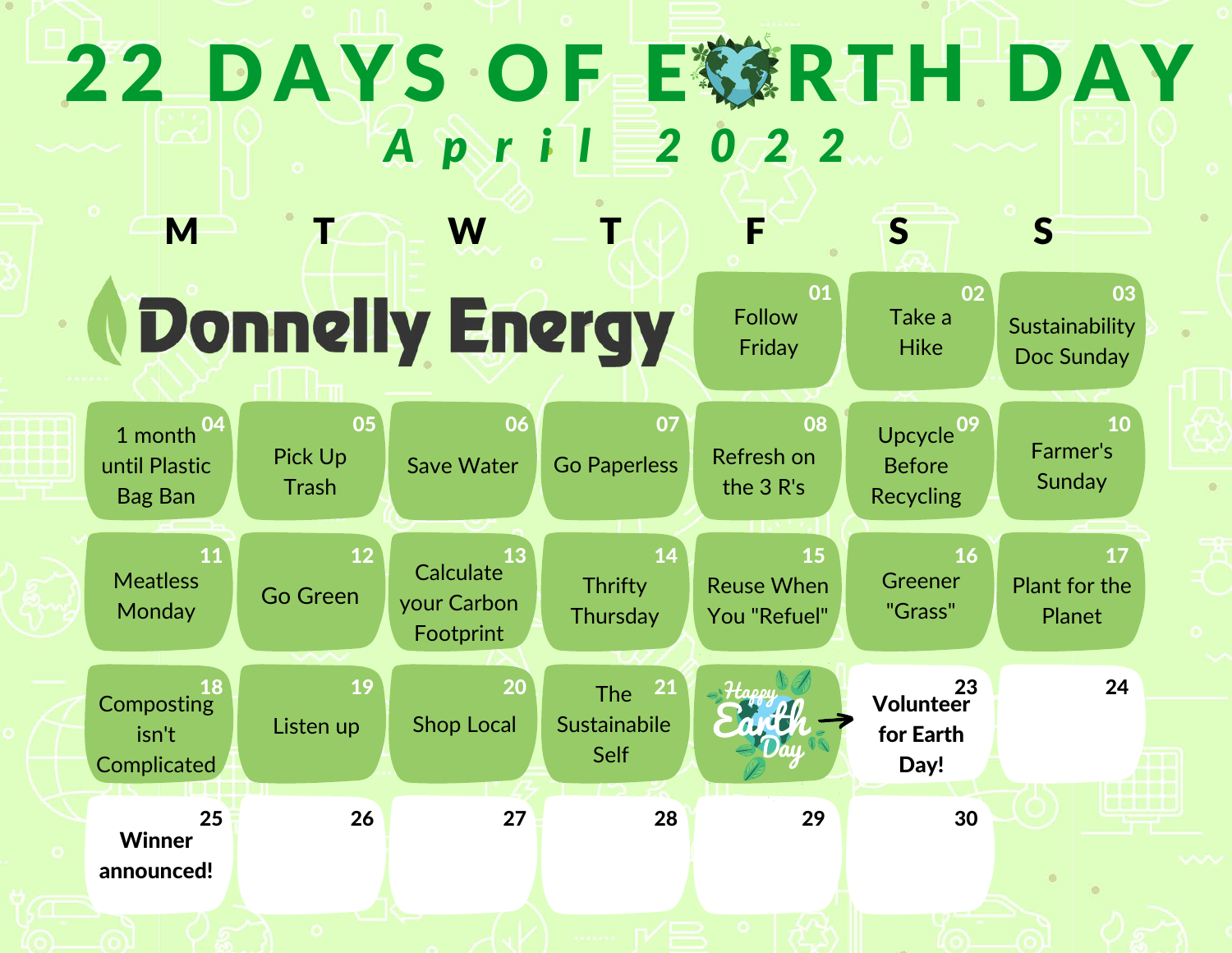#### Challenge Guide

**1**

**4**

**7**

**8**

Follow Friday; follow a new sustainability account on social media.

**2** Take a Hike (or a walk); get out and about today to enjoy the sights, smells, and sounds of early Spring. Appreciate the world around you!

**3** Sustainability Doc Sunday; watch a sustainability documentary on one of your favorite streaming services or online.

1 Month Until Plastic Bag Ban: use or purchase reusable grocery bags today. We're T-minus 1 month until the single-use bag ban happens in New Jersey!

**5** Pick up trash; see any garbage or litter today? Pick it up and throw it away.

**6** Save Water; work on minimizing your everyday water consumption!

Go Paperless; opt-out of paper-mail correspondence for things like your bills and bank statements.

Refresh on the 3 R's; Reduce, Reuse, Recycle! Look up your township's recycling rules for a quick refresh.

Upcycle before Recycling; before you throw an item away (like clothing or furniture) think of how you can give it new life by upcycling it!



**9**

Farmer's Sunday; visit a local farm or farmer's market!

**11**

Meatless Monday; go meatless for the day and make it a team (or family) effort.

**12** Go Green; lower your carbon emissions by becoming energy efficient! Make your portfolio green or invest in environmentally-focused stock. Go wild with the Go Green theme!

**13**

Calculate your Carbon Footprint; time to do some math. Grab your most recent utility bill and visit [E](https://www3.epa.gov/carbon-footprint-calculator/)PA.gov to calculate what your carbon footprint is



**15**

Thrifty Thursday; go to a local thrift store for your next shopping haul!

Reuse when you "refuel"; Ditch the single-use coffee cup and bring in your own cup to your favorite place (like Dunkin', Starbucks, and Wawa).

**16**

Greener "Grass"; Switch from a grass lawn to a truly green one; by converting it to low maintenance and sustainable alternatives (like micro-clover, bee-turf (clover and wildflower mix), wildflower meadows).